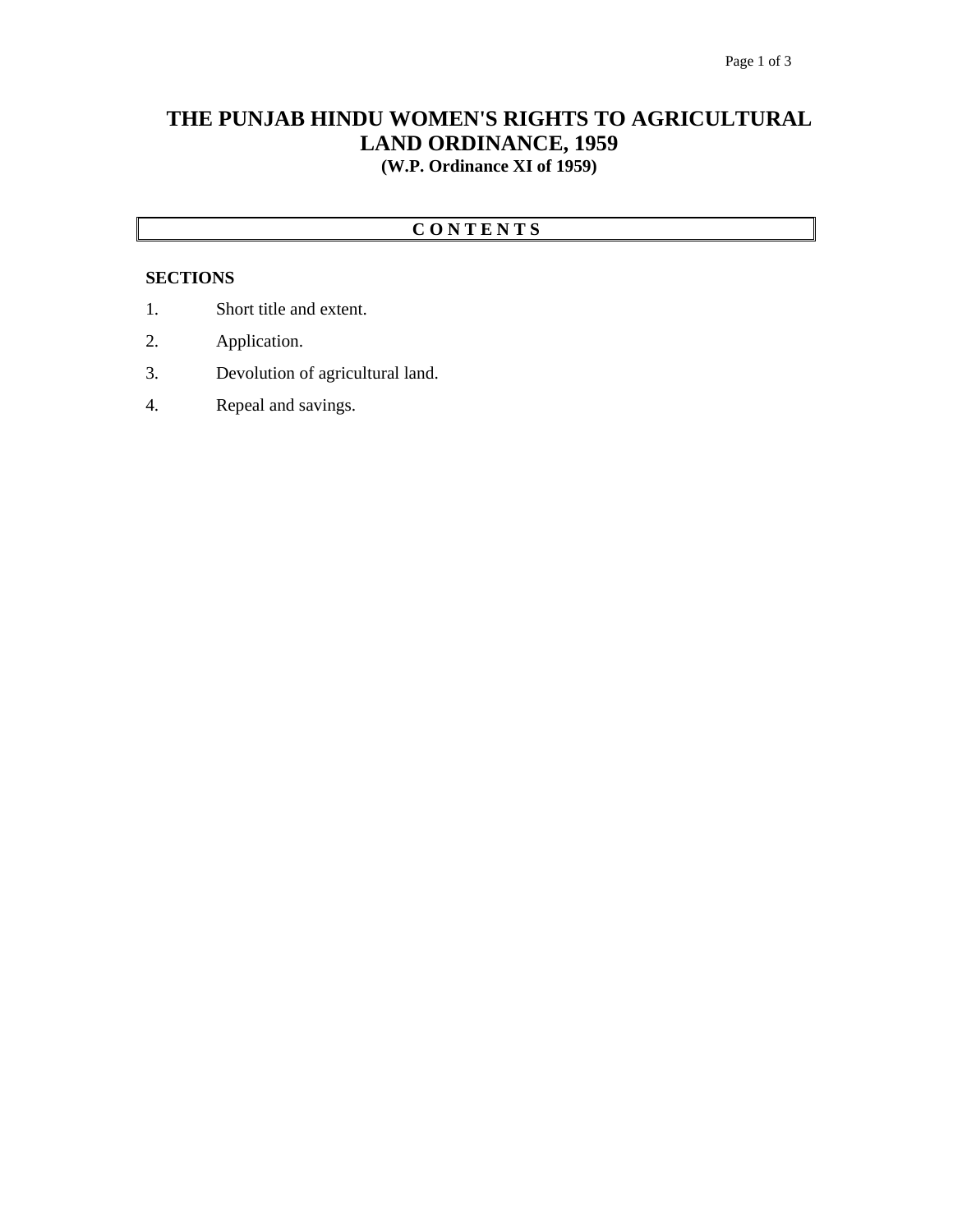# 1 **THE** <sup>2</sup> **[PUNJAB] HINDU WOMEN'S RIGHTS TO AGRICULTURAL LAND ORDINANCE, 1959 (W.P. Ordinance XI of 1959)**

[26 March 1959]

#### *An Ordinance to consolidate the Hindu Law governing Hindu Women's rights to agricultural land in the Province of* <sup>3</sup> [*the Punjab*]

**Preamble.**— WHEREAS it is expedient to consolidate the Hindu Law governing Hindu Women's rights to agricultural land in the Province of  $\frac{4}{ }$ [the Punjab];

NOW, THEREFORE, in pursuance of the Presidential Proclamation of the  $7<sup>th</sup>$  day of October, 1958, and in exercise of all powers enabling him in that behalf, the Governor of West Pakistan is pleased to make and promulgate the following Ordinance:-

**1.** Short title and extent.—(1) This Ordinance may be called the  $\frac{5}{2}$ [Punjab] Hindu Women's Rights to Agricultural Land Ordinance, 1959.

 $\frac{6}{2}$  [(2) It extends to the whole of the Province of <sup>7</sup>[the Punjab], except the Tribal Areas.]

**2. Application.**— Notwithstanding any rule of Hindu Law or custom to the contrary, the provisions of section 3 shall apply where a Hindu dies intestate.

 *Explanation I*— A person shall be deemed to die intestate in respect of all agricultural land of which he has not made a testamentary disposition which is capable of taking effect.

 *Explanation II—*This Ordinance shall not affect any rule of succession prescribed in respect of tenants rights in agricultural land by any enactment relating to tenancy rights for the time being in force.

**3. Devolution of agricultural land.**—(1) When a Hindu governed by the *Dayabhaga* School of Hindu Law dies intestate leaving any agricultural land, a Hindu governed by any other school of Hindu Law or by customary law dies intestate leaving separate agricultural land, his widow, or if there are more than one widow all his widows together, shall, subject to the provisions of sub-section (3), be entitled in respect of the agricultural land in respect of which he dies intestate to the same share as a son:

Provided that the widow of a predeceased son shall inherit in like manner as a son if there is no son surviving of such predeceased son, and shall inherit in like manner as son's son if there is surviving a son or son's son of such predeceased son:

 Provided further that the same provision shall apply *mutatis mutandis* to the widow of a predeceased son of a predeceased son.

 (2) When a Hindu governed by any school of Hindu Law other than the *Dayabhaga* School or by customary law dies having at the time of his death an interest in a Hindu joint family agricultural land, his widow shall, subject to the provisions of sub-section (3), be entitled to the same interest in the agricultural land as he himself had.

 (3) Any interest devolving on a Hindu widow under the provisions of this section shall be the limited interest known in Hindu Law as a Hindu women's estate, provided however that she shall have the same right of claiming partition as a male owner.

 (4) The provisions of this section shall not apply to an estate which by a customary or other rule of succession or by the terms of the grant applicable thereto descends to a single heir or to any property to which the Succession Act,  $1925^8$ , applies.

 **4. Repeal and savings.—** (1) The following enactments and amendments thereby made in the Hindu Women's Rights to Property Act,  $1937^{\frac{9}{2}}$ , are hereby repealed:-